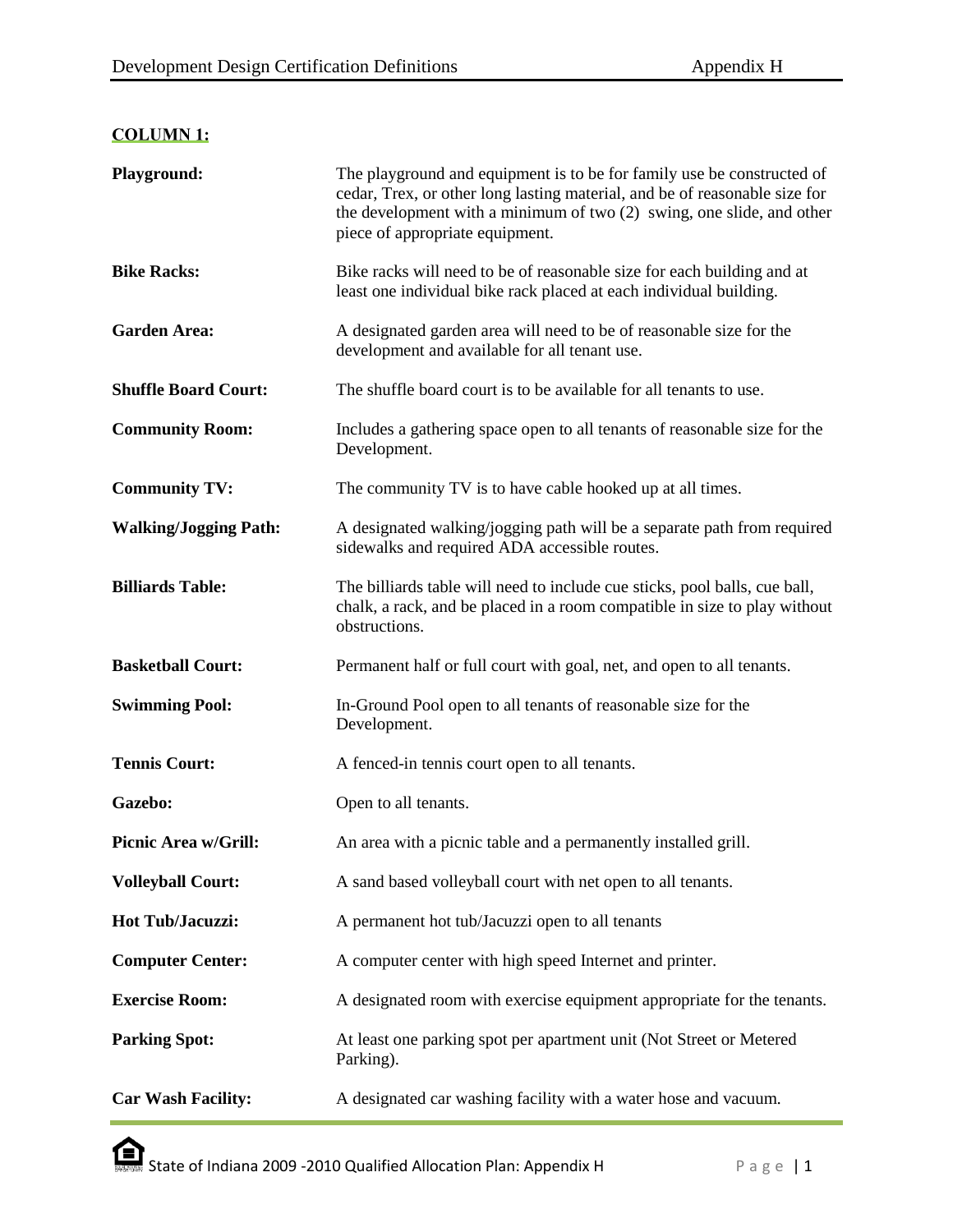| Garage:                                            | A garage suitable for vehicle storage for each apartment unit.                                                    |
|----------------------------------------------------|-------------------------------------------------------------------------------------------------------------------|
| <b>Car Port:</b>                                   | A covered parking facility for each apartment unit.                                                               |
| <b>Bus Stop Shelter:</b>                           | An enclosed bus stop shelter of reasonable size for the development.                                              |
| <b>Comfort Conditioned</b><br><b>Common Areas:</b> | Climate controlled common areas (Including<br>common hallways in each building).                                  |
| <b>Daycare Center:</b>                             | An on-site day care facility of reasonable size for the Development.                                              |
| <b>Beauty Salon/Barber Shop:</b>                   | An on-site hair care facility - for elderly or special needs housing only.                                        |
| <b>Laundry Facilities:</b>                         | Common laundry facilities in each building of reasonable size for each<br>building.                               |
| <b>Manager:</b>                                    | An on-site (full or part-time) property manager available during normal<br>business hours.                        |
| <b>Recycling Service:</b>                          | An on-site recycling service available to all tenants at no charge and of<br>reasonable size for the Development. |
| <b>Multiple Building Designs:</b>                  | More than one architectural design for buildings at the development.                                              |
| <b>Multiple Floor Plans:</b>                       | More than one floor plan per unit size (Excludes stacked units).                                                  |
| <b>Steel Frame:</b>                                | Buildings constructed of steel frame.                                                                             |
| <b>Architectural Shingles:</b>                     | Three-dimensional architectural roofing shingles.                                                                 |
| Brick, Stone Exterior,<br>or Cement Boards         | Brick, stone exterior, or cement boards covering at least 50% of<br>the buildings' exterior perimeter walls.      |
| <b>Metal Roof Covering:</b>                        | Metal roof-covering material or other long lasting roof material with a<br>minimum 40 year warranty.              |
| <b>Slate Roof Covering:</b>                        | Slate roof-covering materials with proper roofing support system.                                                 |
| <b>Sound Proof Units:</b>                          | Soundproofing of demising floors, ceilings, and walls.                                                            |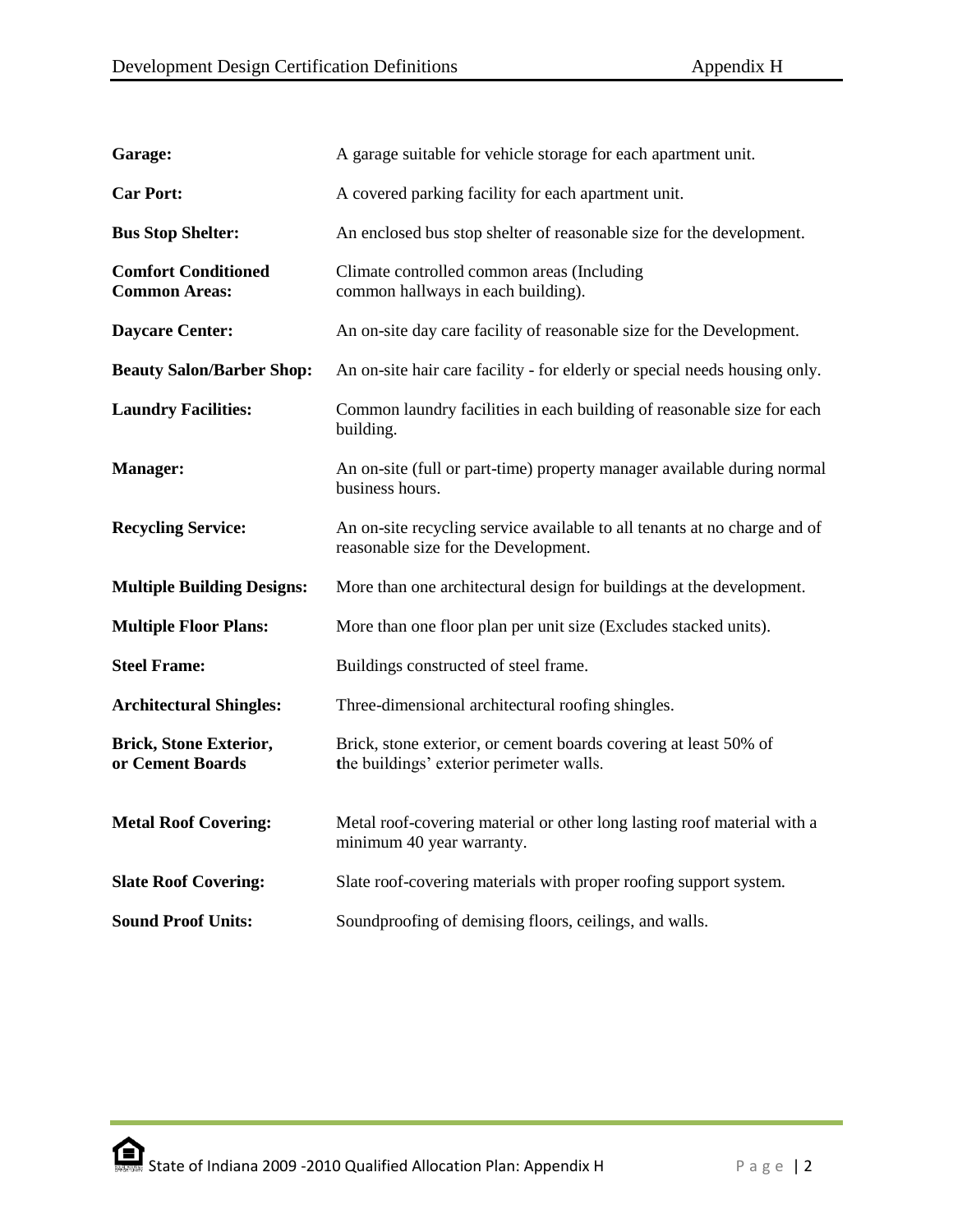## **COLUMN 2:**

| <b>Wall to Wall Carpeting:</b>           | Carpeting in the living areas (bedrooms, halls, and general living rooms)<br>of each unit.                                                                                                                                                                                                                            |
|------------------------------------------|-----------------------------------------------------------------------------------------------------------------------------------------------------------------------------------------------------------------------------------------------------------------------------------------------------------------------|
| <b>Window Blinds/Curtains:</b>           | For all windows and sliding glass doors in each unit.                                                                                                                                                                                                                                                                 |
| <b>Hardwood Floors:</b>                  | At a minimum must include the living room for each unit.                                                                                                                                                                                                                                                              |
| <b>Individual Porch:</b>                 | Individual porch, patio, or balcony for each unit.                                                                                                                                                                                                                                                                    |
| <b>Walk-In Closet(s):</b>                | A minimum of one walk-in clothes closets in each unit with a clear floor<br>space of 6-square feet excluding storage space (Storage space being<br>defined as a vertical plane parallel with the walls, measured 12" out<br>horizontally from the face of the clothes hanging rod(s), and extending to<br>the floor). |
| <b>Attached Storage:</b>                 | External individual attached storage room for each unit.                                                                                                                                                                                                                                                              |
| <b>Fire Place:</b>                       | Gas or wood burning fireplace in each unit.                                                                                                                                                                                                                                                                           |
| <b>Kitchen Pantry:</b>                   | Kitchen pantry of reasonable size for the apartment unit.                                                                                                                                                                                                                                                             |
| <b>Raised Panel Doors:</b>               | Interior raised panel doors to all rooms and closets.                                                                                                                                                                                                                                                                 |
| <b>Garbage Disposal:</b>                 | Garbage disposal for each unit's kitchen sink.                                                                                                                                                                                                                                                                        |
| Door Bell:                               | Door bell for each unit's main entry.                                                                                                                                                                                                                                                                                 |
| <b>Cable Hook-Up:</b>                    | CATV cable hook-up in each unit.                                                                                                                                                                                                                                                                                      |
| <b>Motion Detector Lights:</b>           | Exterior motion detector lights (Single family & duplex dwellings only).                                                                                                                                                                                                                                              |
| Microwave:                               | Microwave in each unit.                                                                                                                                                                                                                                                                                               |
| <b>Washer/Dryer:</b>                     | Clothes washer and dryer in each unit.                                                                                                                                                                                                                                                                                |
| <b>Washer/Dryer Hook-Up:</b>             | Clothes washer and dryer hook-ups in each unit.                                                                                                                                                                                                                                                                       |
| Dishwasher:                              | Built-in dishwashing machine in each unit.                                                                                                                                                                                                                                                                            |
| <b>Whirlpool Tub:</b>                    | Whirlpool bathtub in each unit.                                                                                                                                                                                                                                                                                       |
| <b>Ceiling Fan:</b>                      | A minimum of one ceiling fan in each unit.                                                                                                                                                                                                                                                                            |
| <b>Access to High Speed</b><br>Internet: | Extra cable outlets in each unit for access<br>to High Speed Internet (Excludes cable outlet for TV).                                                                                                                                                                                                                 |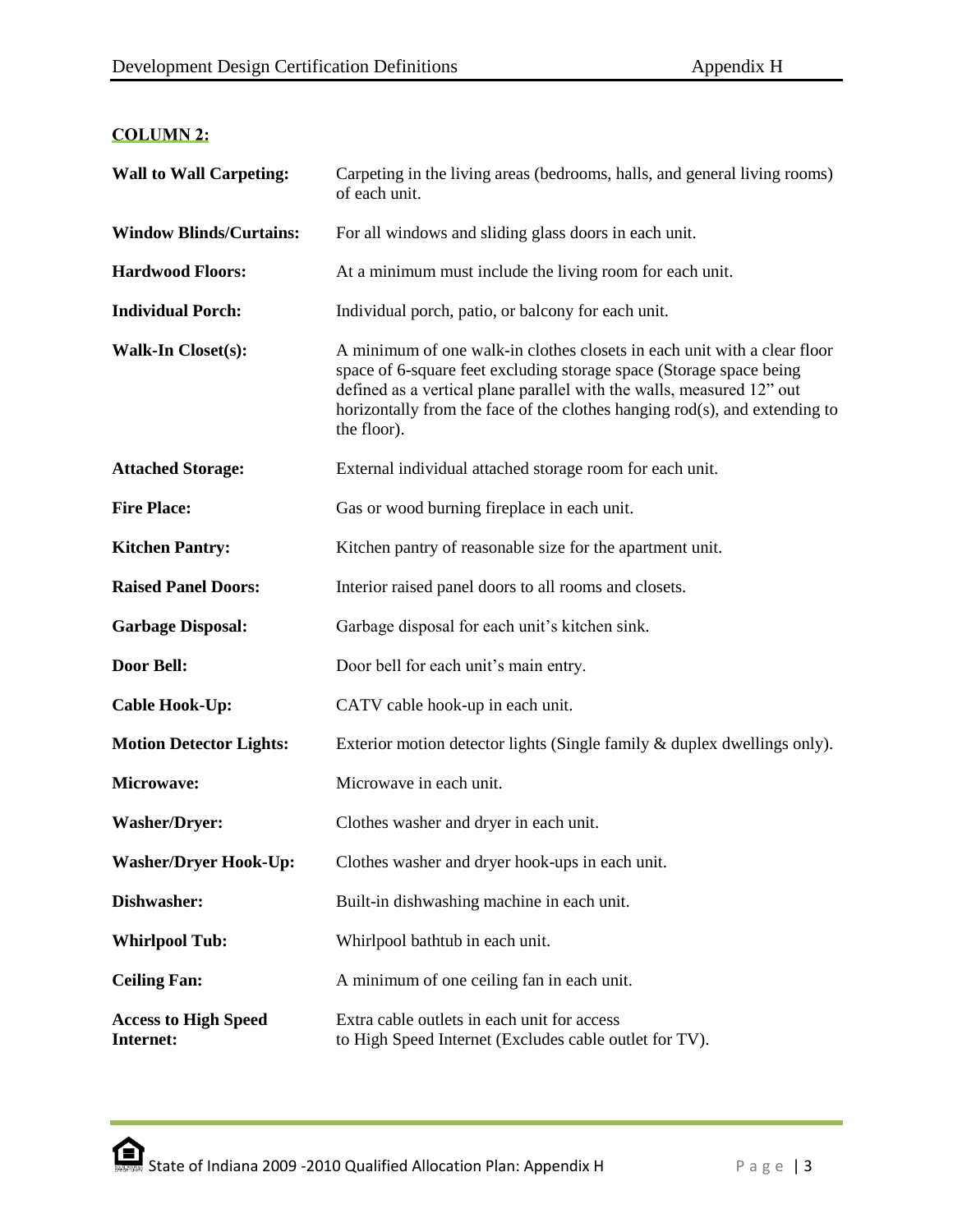## **COLUMN 3:**

| <b>Gated Community:</b>                        | Restricted access to property/gated community.                                                                                                                                                            |
|------------------------------------------------|-----------------------------------------------------------------------------------------------------------------------------------------------------------------------------------------------------------|
| <b>Security Camera(s)</b><br>Site:             | Monitored Security cameras at all entrances of the<br>development or all building entrances.                                                                                                              |
| <b>Site Lighting:</b>                          | Exterior site and parking lot security lighting (Must be bright enough to<br>deter criminal activity).                                                                                                    |
| <b>Security Camera(s)</b><br><b>Bus Stops:</b> | Monitored Security Camera(s) at all school bus stop<br>locations at the development (Must be designated to specifically monitor<br>bus stop activities and in addition to other security camera options). |
| <b>Intercom System:</b>                        | Intercom system for each building with installed call system in all units.                                                                                                                                |
| <b>Peep Hole:</b>                              | Peep holes on each unit's exterior entry door(s).                                                                                                                                                         |
| <b>Bump-Proof Locks:</b>                       | Bump-proof entry locks on each unit's exterior entry door(s).                                                                                                                                             |
| <b>Steel Door(s):</b>                          | Steel entry door(s) with steel frames for each unit's exterior entry<br>$door(s)$ .                                                                                                                       |
| <b>Security Alarm System</b>                   | Hard-wired security alarm system, with off-site monitoring Doors:<br>capability, for all exterior doors to a unit.                                                                                        |
| <b>Security Alarm System</b>                   | Hard-wired security alarm system, with off-site monitoring Windows:<br>capability, for all windows to apartment units that are less<br>than 45-feet to grade.                                             |
| CO Detector(s):                                | Carbon Monoxide detector(s) hard wired in each unit (Must be installed<br>per Manufacturers' installation instructions).                                                                                  |
| <b>Emergency Pull Cords:</b>                   | Emergency pull cords/call buttons in each unit (Elderly and/or Special<br>Needs Only).                                                                                                                    |
| <b>Fire Extinguishers:</b>                     | Fire extinguisher(s) in each unit (Must be located in close proximity to<br>the kitchen, easily accessible, and away from the range-top).                                                                 |
| <b>Fire Suppressors:</b>                       | Fire suppressors above all stove/ranges.                                                                                                                                                                  |
| <b>Fire Sprinkler System:</b>                  | Fire sprinkler system installed according to the latest NFPA requirements<br>adopted by the State of Indiana.                                                                                             |
| <b>Combo. Smoke Detectors:</b>                 | Must be the combination Photo-Electric/Ionization type, hard wired, and<br>battery back-up; and installed in all of the locations required by the most<br>recently adopted Indiana Building Codes.        |